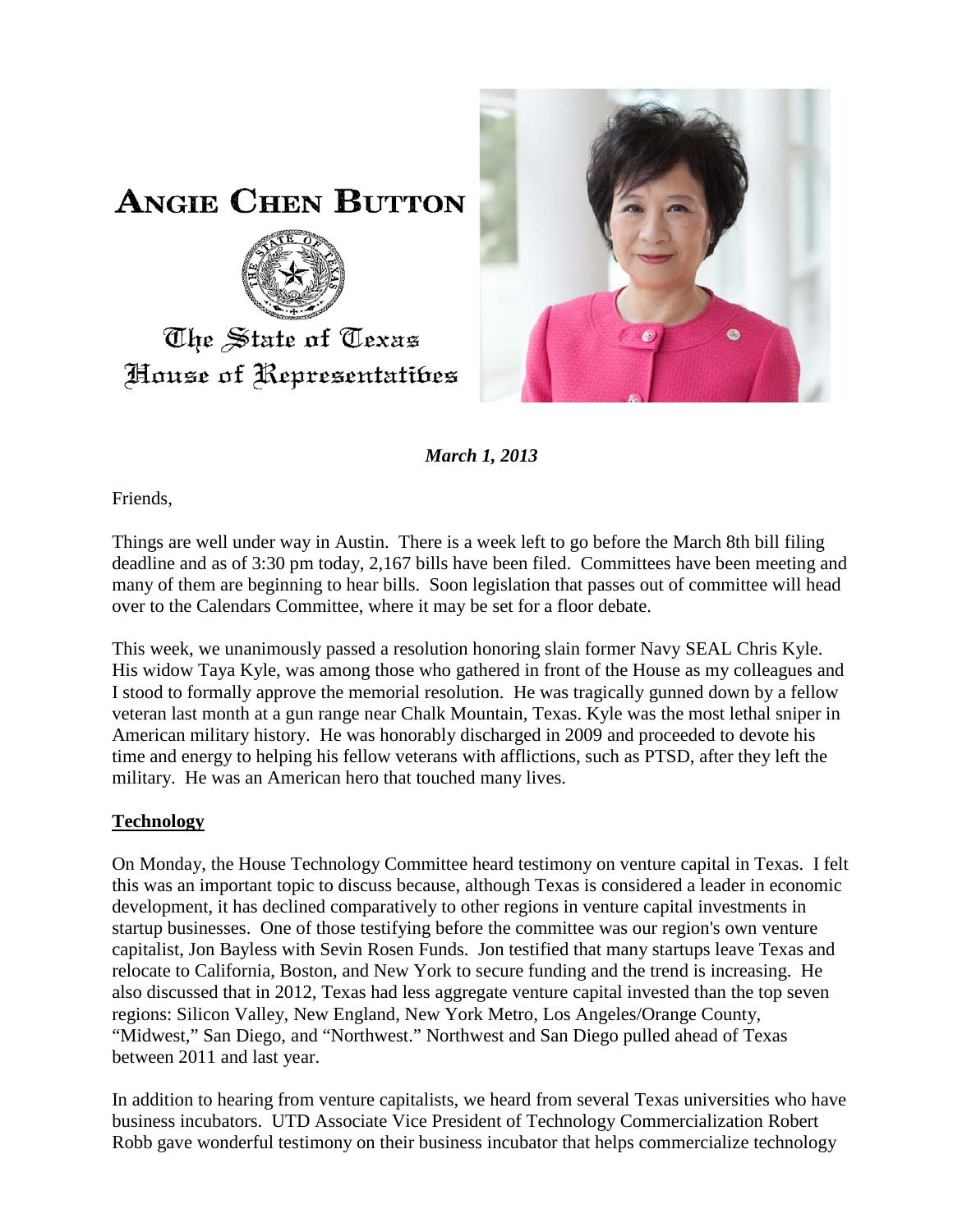researched at the school and assists in the startup of student-run companies. These university incubators provide low-priced office and lab space to technology-based startups. They help budding entrepreneurs with their business plans, product analyses and market research, and provide access to interns, mentors, and possibly seed funding. Additionally, the Venture Development Center in Richardson is another step by the University to foster entrepreneurship. The University started the Institute for Innovation and Entrepreneurship in 2006, a virtual incubator in 2007, and the Office of Technology Commercialization in 2008.

## **Leadership Rowlett**

This Wednesday, the 2013 Class of Leadership Rowlett was at the Capitol visiting with me and the other Rowlett representatives. This year's class included Rowlett citizens from diverse backgrounds and professions. I had the pleasure of meeting with them on the House floor to talk about my own legislation as well as their concerns for this session. Topics we discussed included economic development for Rowlett, transportation, and public safety.



**The class was able to join me on the House dais along with Representative Cindy Burkett. Members of the class included Melody Bates, William Brodnax, Matthew Carter, Douglas Chandler, Sherrie Cook, Pauline Dedrick, Jim Grabenhorst, Nancy Lopez, Craig Overstreet, Sherri Perkins, Timothy Rogers, Jessica Stock, James Williams, Thomas Wilson, and Bari Gayle Woolley.**

## **UTD McDermott Scholars and Political Science Students**

This week, several students from my own alma mater, The University of Texas at Dallas in Richardson, visited as part of their class and program. Tuesday, students from Dr. Greg Thielemann's "Legislative Decision Making" class stopped by to visit with legislators and staff on various topics including health, water, and public education for their class research paper.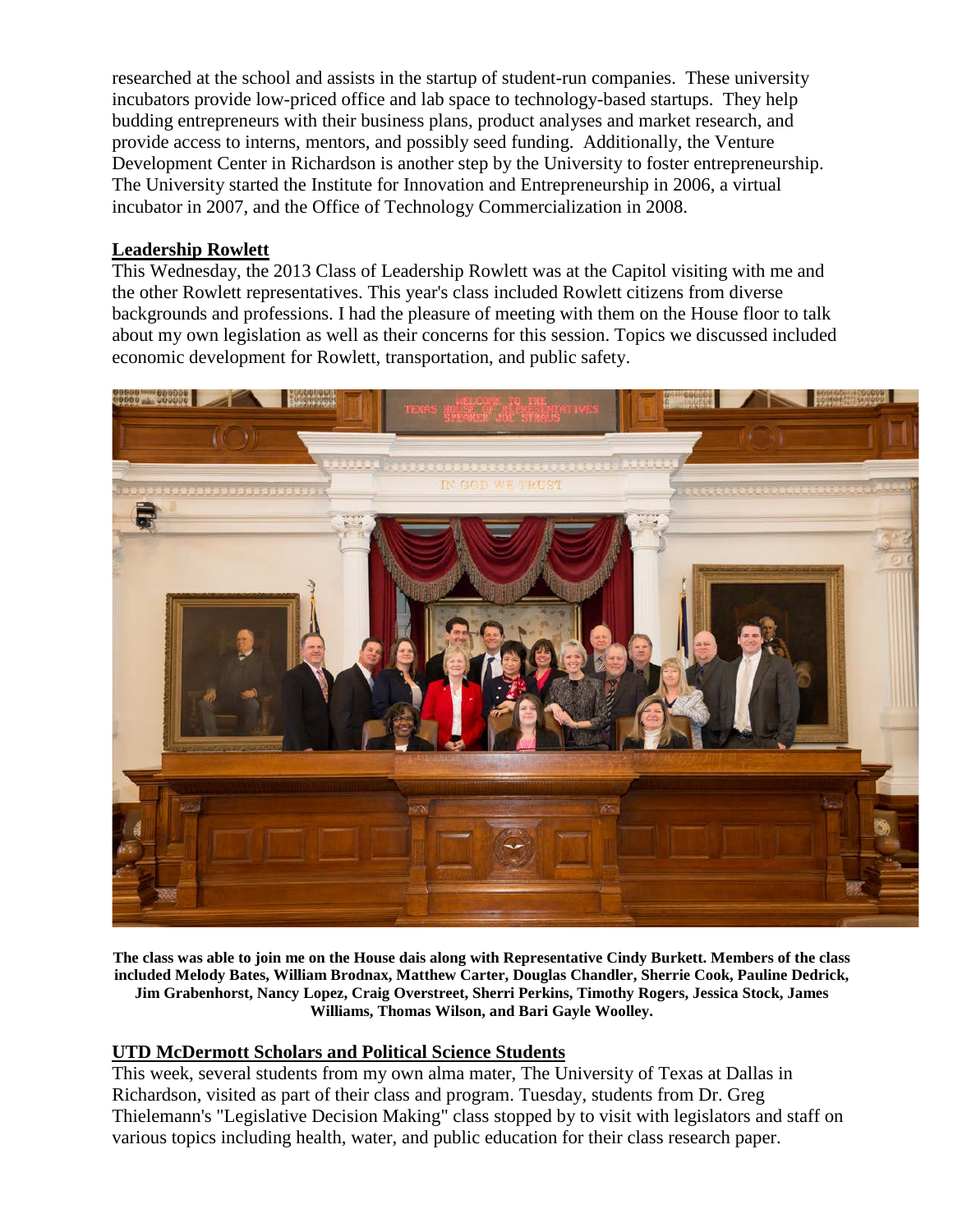On Wednesday, students from UTD's McDermott Scholars Program were at the Capitol. Up to 20 students are selected annually for this program and are among the top of their high school class. The scholars focus on intellectual achievement as well as community involvement and campus leadership. These students visit me every session and it is always great meeting with bright, civicminded future leaders.



**Speaking to UTD's McDermott Scholars with Chairman of the Higher Education Committee, Representative Dan Branch.**